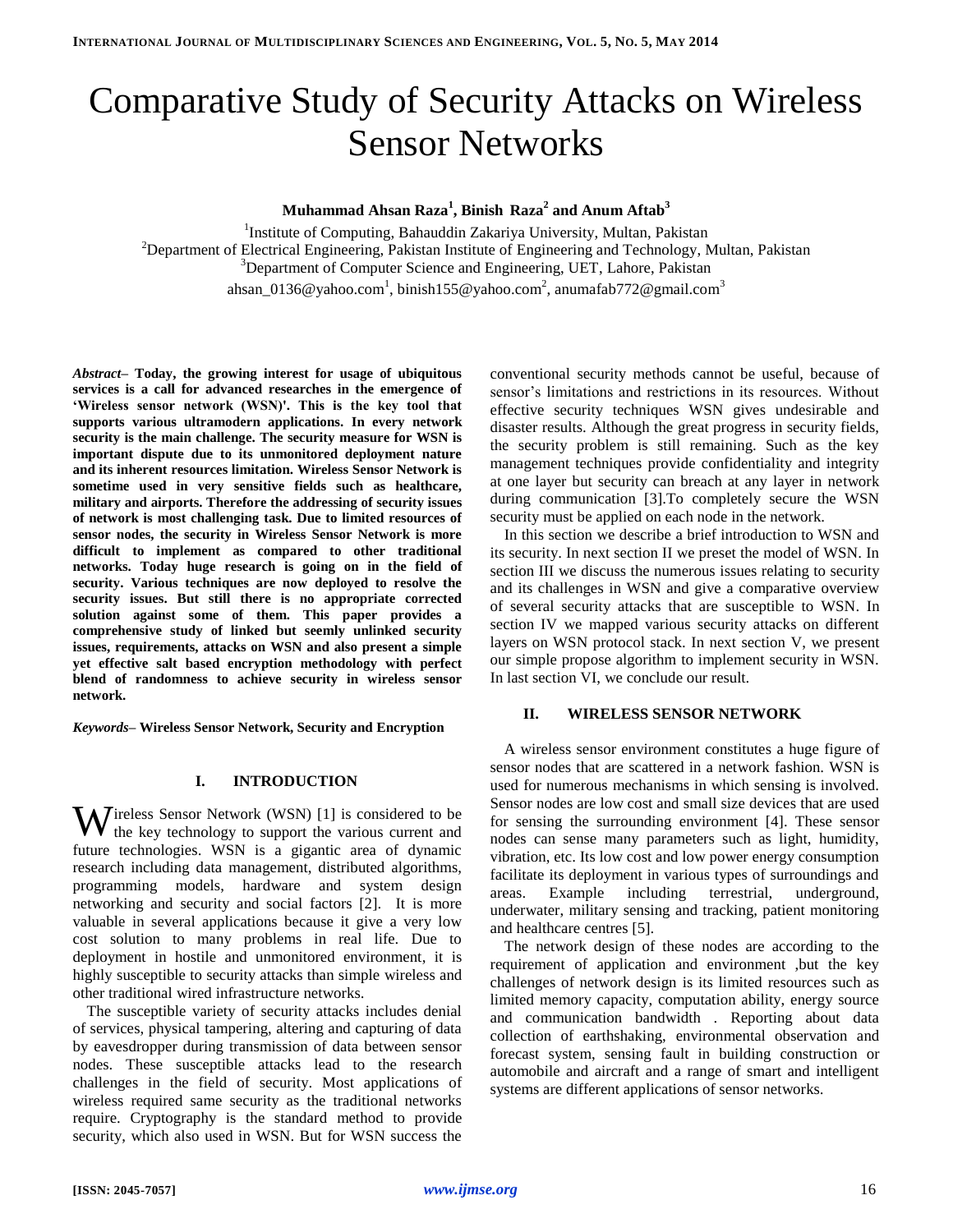

Fig. 1. Sensor Network Design

#### **III. SECURITY OF WIRELESS SENSOR NETWORK**

WSN are more susceptible to security attacks due to its deployment in unmonitored environment and its broadcast nature. The security issues, requirement and attacks are discussed as follows:

## *A. Security Issues*

WSN are deployment in unmonitored environment therefore the sensor nodes are more vulnerable and physically open to attack. As the amount of nodes installed in an area is enormous on one side implies that they must be low cost but this feature on other side create complexity for manufactures to build nodes able to tolerate ruthless environment. Hence sensor nodes are exposed to the attacker to take over the control untraceably and cryptographic keys are compromised.

The security issues for WSN are as follows [\[6\]](#page-5-5):

#### *Limited Resources*

A certain amount of data memory and battery energy are needed, to implement all types of security algorithms in sensor devices .the resources limitation can be categories as:

*Limited memory size*

Sensor nodes have very short memory to implement a security algorithm; therefore it is important to restrict the size of the algorithm for effective security. Due to limited size it lacks the ability to create unique keys for each other node in the network.

*Limited power*

Power consumption is the critical constraint to WSN. The limited power usage and computation is undesirable for public key algorithms. The power is conserved in deployed environment by first extended every sensor node lifetime and then whole wireless sensor environment.

There is no public-key cryptography due to the extraordinary cost of the public-key algorithms for applying on sensor nodes in the cases of energy and storage.

# *Unmonitored Environment*

The sensor nodes are deployed in unmonitored environment therefore these are physically open to attack.WSN are broadcast in nature so it is more vulnerable to attacks such as bad weather and bushfires.

## *Protection on Multi-Layer*

The network model consists on multiple layers so security on each layer is most important. To protect the network security must be implemented on each layer individually, because the security can breach at any level during transmission and prone to attack [\[7\]](#page-6-0).

Different layers can be a victim of attacks for example DOS can attack on every layer because these layers are directly or indirectly exposed to different types of attacks.

Randomly deployed sensor networks imply the lack of beforehand knowledge of communication range of nodes with each other. If the deployment of nodes is done by hand, the pre-determination of the location of each node makes it expensive.

#### *B. Security Requirements*

To attain security for WSN these issues governed following requirements:

# *Confidentiality*

Securing data during the transmission from one node to another node or denial of unauthorized access is a way of maintaining confidentiality of data. Illegal access to sensitive data and eavesdropping should be blocked by using encryption techniques [\[8\]](#page-6-1).The nodes in the network should not depict their confidential data to its acquaintance. For example in forces application extremely sensitive information is transferred between nodes which can be secured by developing a specific channel for security between senders and receivers.

Routing of high sensitive data can occur by passing through many nodes before the destination point. This highlights the need of encryption of data thought out the transmission extended with the encryption of public sensor identities to protect from traffic analysis attack.

#### *Integrity*

Integrity involves affirmation that data or readings which are transferred cannot be modified by opponent. Integrity provides protection against masquerade, replay and modification of message attacks. Data integrity is fulfilled by Machine authentication code (MAC). MAC is verified on the receivers end satisfying the sender is originator of this particular message, establishes a protection against masquerade attack [\[7\]](#page-6-0).

#### *Authenticity*

WSN has broadcasting nature of communication so the attacker instead of changing message contents can add futile packets in the original packet stream. To defend from this technique of attacker the receiver node should have an ability to control access by detecting which node is legal and which is unauthorized. And let the message of legal one come and stops the message of illegal source. Digital signature is a way to authenticate the node [\[9\]](#page-6-2).

#### *Data Freshness*

In shared key cryptography in which keys are refreshed after a time period to provide assurance that data received is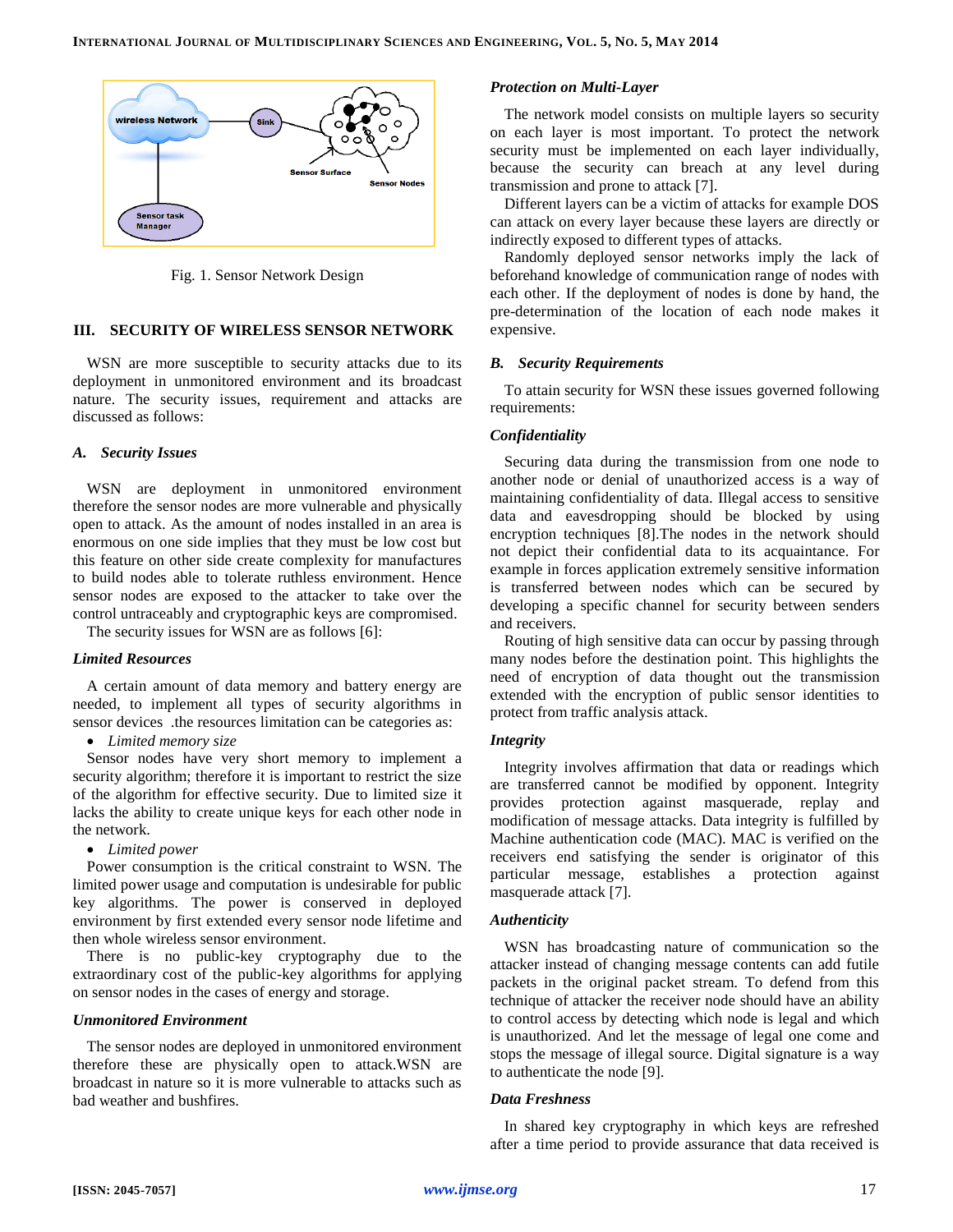fresh. This assures that there is no replay attack in which attacker capture a unit of data and retransmits it to create illegal access [\[8\]](#page-6-1). Protection from this type of attack can be attained by attaching a timestamp with the message. Comparison of clock of the receiver node and timestamp is done to identify that data received is fresh or not.

## *Availability*

Potential of communication and computation is limited in sensor nodes so computation more than its capability results in the extra usage of energy but if there is no more energy there will be no more availability of data. Breakdown of a single node can affect the accessibility of network. Attacker can launch a energy or resource utilization attack, DOS attack and node compromise attack. Sensor nodes can use their energy in an intelligent way by acquiring a sleep mode when there is a constant state for a long time and reserve energy for cases in which more than usual computation is required.

## *Self-Organizing*

Sensor nodes should have self-healing and self-organizing ability to adjust in their self when environment changes [\[9\]](#page-6-2). So, they can overcome the failure of a single node in such a way that surrounding nodes control that condition. Sensor nodes has requirement to be flexible or ductile that they can be attuned to unusual situations.

# *Time Synchronization*

Time synchronization is required when communication takes place between two nodes. It is possible for a sensor radio to be in off state for reserving energy. So, group synchronization is essential requirement for sensor network to be more collaborative in detecting application.

#### *Secure Localization*

Different attacks are accomplished by finding the exact location of nodes in network. A search of packet headers and protocol layer data can be made by opponent. So secure positioning of nodes is required. Sensor nodes should be positioned in an accurate way by which every node in network can automatically locate the other node in wireless sensor network and point-out the exact location of fault in the whole network [\[10\]](#page-6-3).

#### *C. Security Attacks*

WSN are exposed to various security threats, because of its broadcast feature, limited computational resources and highly constrained on energy and power. These limitations give a broad scope for attackers to attack. Attacks has two types first is passive attacks and second is active attacks.

The first type of attack can be future categories as eavesdropping on, and observing of information during transmission. The aim of opponent is to examine the whole traffic or information that is being transmitted. Active attacks can be of two types, analysis of traffic between nodes and release of message contents. In active attacks the attacker or opponent has change the contents of the message and transmitted the fake or modified message instead of original message. It can be divided into four subcategories: *masquerade, replay, modification of messages, and denial of service* [\[11\]](#page-6-4).To secure WSNs multiple layer security is applied on each layer of networking stack. Various DOS attacks are discuss here.

## *Physical Attack*

The physical attack is occurs on physical layer. Due to unmonitored deployment of sensor nodes it is more susceptible to physical attacks. The attackers can access the source code which gives the information about the network. Attacker can change this source code according to its attacks requirements and can enter into network. By this way the attacker can destroy the sensor nodes physically that is a nonreversible process. The main physical attacks can be spoofing, eavesdropping, jamming, node replication attack etc [\[12\]](#page-6-5).

# *Jamming*

Jamming attacks can be described as the radio signal that interfere the communication and attempting to interrupt in physical layer [\[13\]](#page-6-6). There are two types of jamming .Constant jamming influence the whole network, while in intermittent jamming the sensor not can communicate by exchanging data periodically but not constantly. Attackers can capture the source code and then alter its content and get the permission for entrance to the system. After getting access to system the attacker could take the position of authenticate node by using false or illegal identity that negotiating the entire network.

## *Collision*

Collision can happen when two communicating nodes exchange the data simultaneously at the same frequency. This type of attacks decreases the efficiency of network. An attacker can attacks by colliding certain packets during the transmission. The lost packets are transmitted again which cause decreases in network efficiency by increases the time and energy cost of transmission. The collision attack is occurring on data link layer [\[13\]](#page-6-6).

## *Exhaustion*

In this attack the attacker nodes transmitting messages again and again even if no or delayed collision occurs. This takes over the energy resources and decreases the efficiency. This attack takes place on link layer of network [\[14\]](#page-6-7).

## *Negelct and Selective Forwarding Attack*

In WSN multi-hop transmission is commonly used. During the transmission between the two nodes, there are number of nodes between them through which the packet is passing before reach to destination. During this transmission some packets become lost and dropped, or selective packets forward by mysterious party to a wrong node. This attack causes problem for the nodes who received wrong messages, or waiting for messages*.* This attack is taking place on network layer [\[15\]](#page-6-8), [\[16\]](#page-6-9).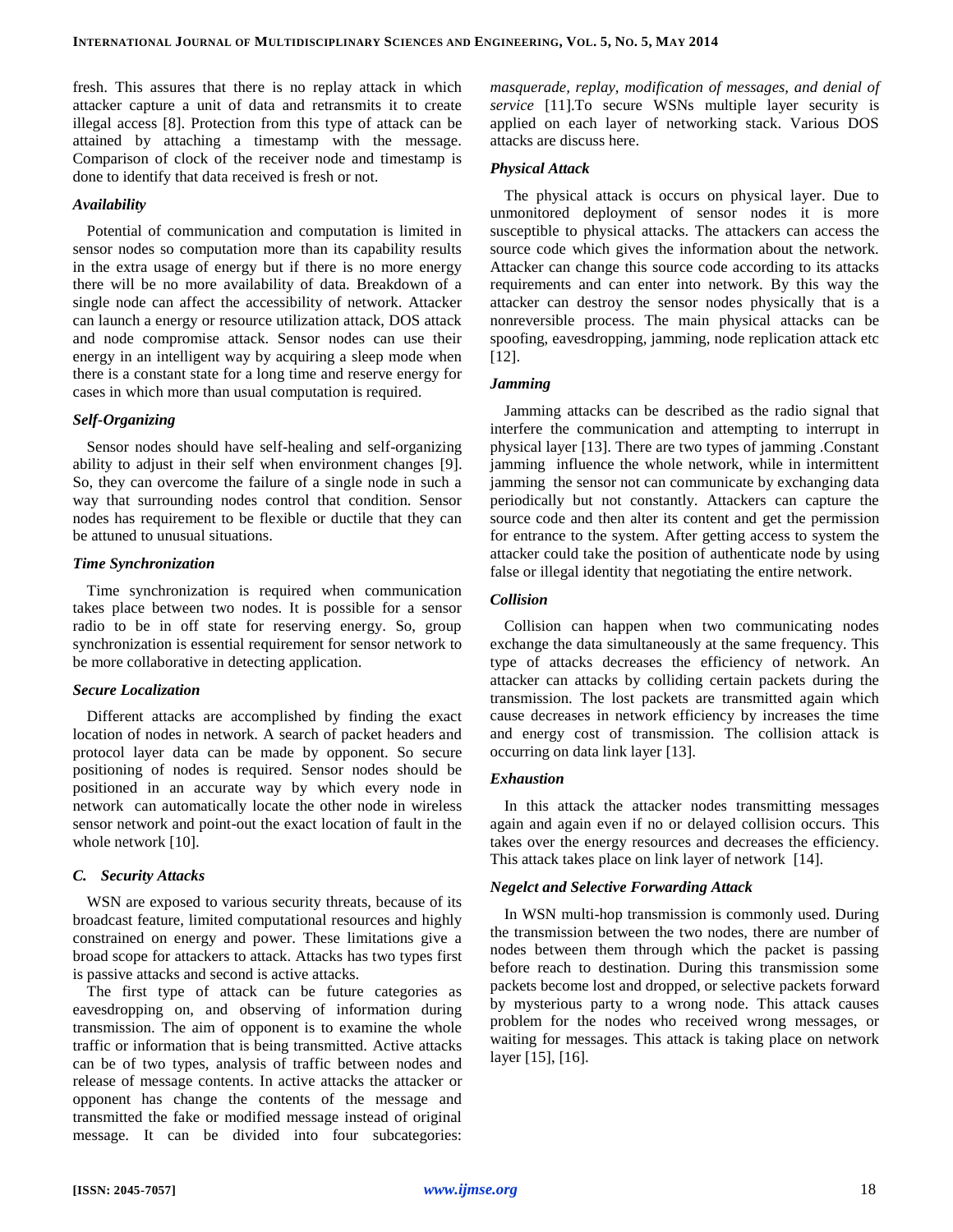#### *Attacks on Homing Network*

The attacker examine the load of traffic on network at network layer to identify the critical nodes .then the attacker apply some other security attacks on the critical nodes that completely destroy it physically which also damages the network [\[14\]](#page-6-7) .

# *Alteration of Information (Spoofing)*

This is the most common attack on network layer. The attacks modify the information transmitted between sensor nodes. The modified information is related to routing decision. The information is adversely effected by modifying or replaying the message contents.WSN is susceptible to eavesdropping, therefore the opponent can easily analyze the transmission and can modify or interrupt the traffic. Due to this modification false information is transmitted to communicating nodes. One attacker adverse several sensor nodes at the same time due to limited resources and short range transmission of sensor nodes. These type of attacks create new routing paths, produce new false messages, repel or attract the traffic of network, increase or decrease the routing paths, shorten or lengthen the latency time [\[15\]](#page-6-8).

#### *Sink or Black Holes Attack*

This attack is occurring in network layer. The attacker attracts the transmission load towards the susceptible node. This node is usually placed at the centre of traffic area. Mostly this node is placed near to the base station so that it can be seemed as a base station. These malicious nodes attract the traffic by showing zero-cost for routing to neighbour nodes or by convincing that traffic has a short link to base station .the nodes that collide to the malicious node causes destruction of message.



Fig. 2. Sink or Black holes Attack

This attack can be avoided by using unique key to initiate the frequency hopping and spread spectrum communication [\[17\]](#page-6-10).

#### *Sybil Attack*

In this attack the attacker create multiple fake identities of nodes, either by stealing or producing the identities of legal nodes. By using these fake identities the attacker take position on multiple locations on the network at the same time. The attack can commonly occur on network layer [\[18\]](#page-6-11). This type of attack is pose important threat to the geographical routing protocols such as location aware routing protocol. In this



Fig. 3. Sybil Attack

protocol the communication nodes exchange information about their coordinates to design the network. So it is supposed that one node present one set of coordinates, but due to this attack multiple set of coordinates are achieved from fraud nodes.

The attack could be avoided through proper authentication.

## *Wormhole Attack*

A low latency intersecting node among two segments of network is known as a Wormhole. The attacker firstly locates this wormhole on network layer for attack [\[18\]](#page-6-11). This attack is done by convincing the communicating nodes that malicious node is more close to the base station via the wormhole. In this attack the attacker node receive messages from one segment to the other segment of network. This creates a fake transmission between the legitimate nodes. The opponent that is placed near to base station can destroy routing by locating wormhole in sound place. When this attack is combined with Sybil and selective forwarding it is difficult to identify. Even if the routing is encrypted and authenticated this attack still effects the transmission.



Fig. 4. Wormhole Attack

This attack can be avoided by using clock synchronization and verification of actual location.

#### *Flood Attack by Hello Messages*

This attack is occurs on network layer. In some network protocols the nodes broadcast a hello message to the network to advertise themselves to the neighbour nodes. The nodes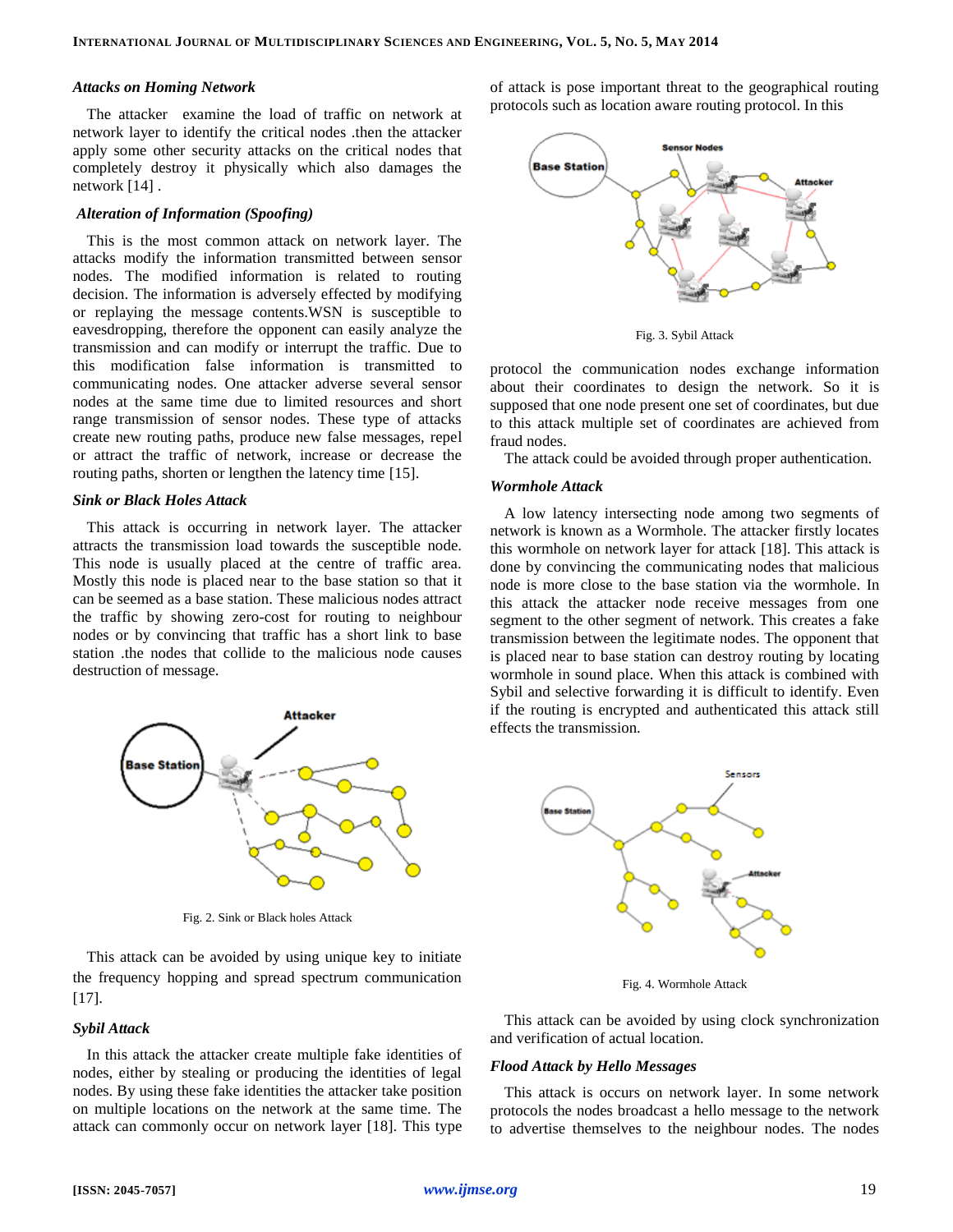which receive this message may suppose that it is within the limits of sender nodes.

This Hello attack is done by the attacker convincing the other nodes that he/she is the nearest neighbour of that node towards the BS. The sensor node send packets to BS, the message pass through this malicious node that captures its required information. This effects the network efficiency and cause difficulties in the flow of data [\[14\]](#page-6-7), [\[19\]](#page-6-12).



Fig. 5. Flood Attack by Hello Messages

#### *Node Replication Attacks*

The compromised node copied the legitimate node identity that is already located in the existing network. The message packets that passed through this copied identity node can be dropped, changed or misrouted. This leads to the loss of information, drop of connection and increase end-to-end suspension. These attacker nodes can get access to the more important and dedicated information which can damage the network [\[14\]](#page-6-7).

#### *Data Aggregation Attack*

Data aggregation in sensor network is more susceptible to security attacks. The sensor nodes aggregate their data at one base station to avoid the overhead of traffic load. This aggregated data is more vulnerable to security attacks. The attacker can generate the false report or modify the data contents or affecting the whole network efficiency [\[20\]](#page-6-13).

# **IV. MAPPING OF SECURITY ATTACKS ON PROTOCOL STACK**

We describe mapping of each attack on different layers of wireless protocol stack in the form of Table 1.

# **V. PROPOSED ALGORITHM**

Solution to security problem in WSN routing is to use a simple protocol with the ability of encrypting data with private key. For this little modification will need to be made to existing packet structure. This technique can be used with any kind of existing routing protocol as it only involves modification to the user data part.

#### *Assumptions*

It is assume that every node of the network is running some OS with same encryption method. All the nodes are known by the base station. All nodes receive some kind of programming before being deployed. Data for one node is not used in processing in some other node but only in base station. All the nodes can easily be uniquely identified wither by a MAC address, an IP or some serial number. This unique ID is transmitted in every packet.

| <b>Layers of</b><br><b>Protocol</b><br>Stack | <b>Attacks</b>                                                                                                         | <b>Protection measures</b>                                                                                          |
|----------------------------------------------|------------------------------------------------------------------------------------------------------------------------|---------------------------------------------------------------------------------------------------------------------|
| Physical<br>Layer                            | Jamming,<br>Node Replication                                                                                           | Temper-proofing,<br>Spread Spectrum,<br>hiding, Duty cycle<br>region mapping.                                       |
| Data Link<br>Layer                           | Jamming, Collision,<br>Exhaustion                                                                                      | Tiny Sec, Error-<br>correcting code, Link<br>Layer Encryption,<br>Distributed MD<br>(mediation device)<br>protocol. |
| Network<br>Layer                             | Neglect or Selective<br>forwarding,<br>Sybil, Wormhole,<br>Spoofing, Homing,<br>Sink or Black holes,<br>Hello-Flooding | TIK based upon<br>symmetric<br>cryptography,<br>Multipath Routing,<br>REWARD algorithm,<br>SNEP.                    |
| Application<br>Layer                         | Data Aggregation, De-<br>synchronization                                                                               | SDAP, Aggregate<br>commit-prove<br>Framework.                                                                       |

Table 1: Mapping of Security Attacks on Layers of Protocol Stack

#### *Procedure*

We program each node with a number of "Good Encryption keys" which is any variable number of secret keys known not duplicated in same node with variable number being greater than 0. These keys are also stored in every base node along with the unique ID of the mote.

User data part of every packet is modified with 8 bits is reserved for this protocol security procedure and remaining bits are used for user data.

All the user data in packet is encrypted using a randomly selected key from the good encryption key. First bit of the 8 security bits tells the base station whether the packet data is encrypted or not i.e., if the first bit is 1 then the packet is encrypted or reverse of this technology. Any salt based encryption method like AES can be used as encryption/decryption algorithm. If the user information is to be encrypted then a special 7-bit pattern is also encrypted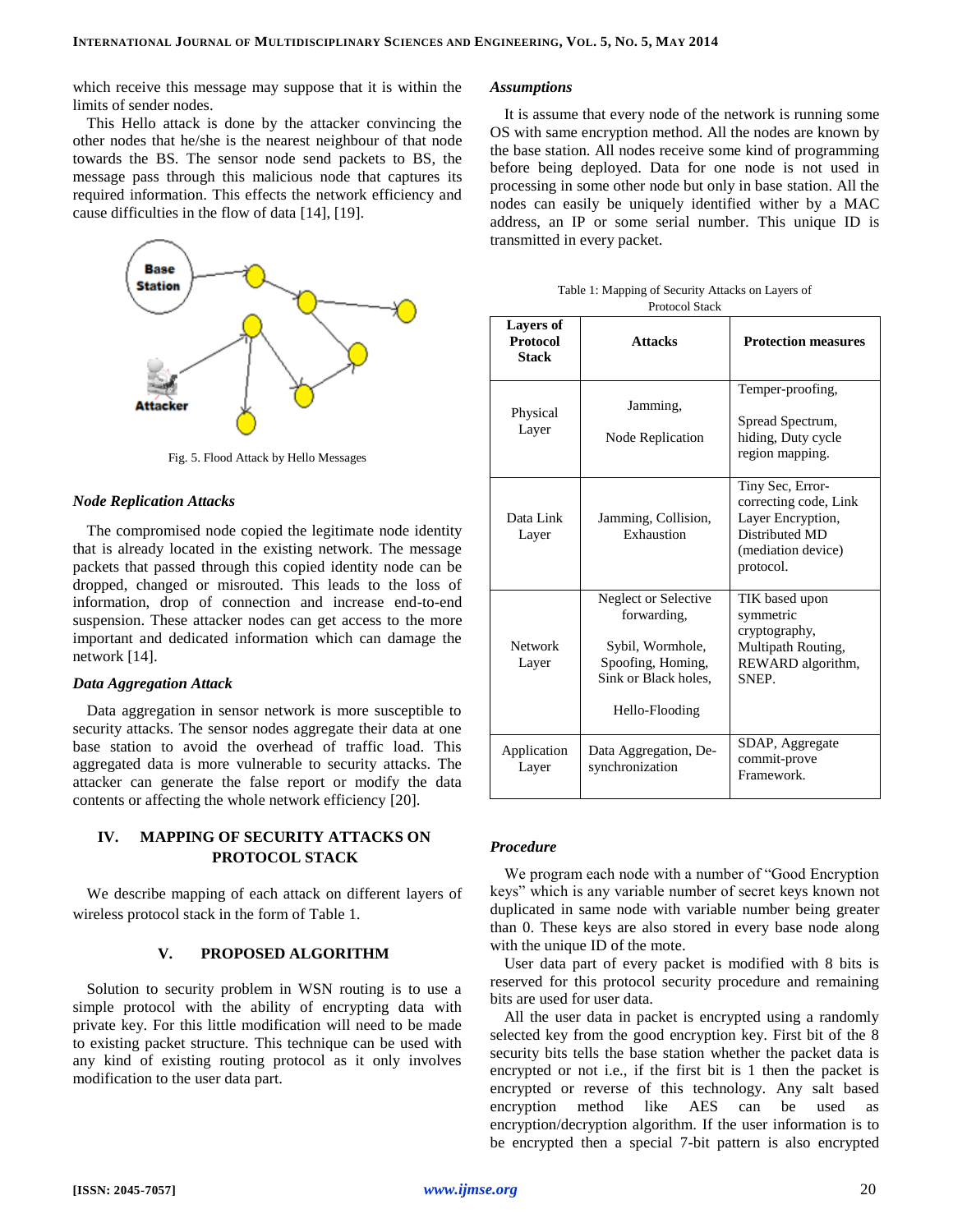using the same key. This pattern is known to both base station and mote and this pattern can be unique to each mote. This pattern can be all 1s  $(111111)$  or all 0s  $(0000000)$  or any combination of 1s and 0s. This small pattern is use to minimize data decryption overhead at the base station as decrypting large data will take more processing time and computing powers.

The data is forwarded using normal routing methods. At the receiving base station the base station first check if the packet is encrypted or not based upon the first bit of user data. If it is encrypted then base station check the unique ID of the sender and select all its keys from database else if it is not encrypted then the base station proceeds as normal. In Encrypted packet the next 7 bit pattern is decrypted using all the keys and decrypted string is matched against stored bit pattern and a match is found then by using resulting secret key the rest of the packets are decrypted.

# *Algorithm*

*ENCRYPTION PROCEDURE*

1. let good\_keys =  $\{x>0\}$  x belong to unique secret

keys}

2. let bit pattren  $=$  unique 7 bit pattern

3. secret  $key = random(goodkeys)$ 

4. encrypted\_pattren = encrypt(bit\_pattren,

secret key) so that length(encrypted pattren) = 7

and decrypt(encrypted\_pattren, secret\_key) =

bit\_pattren while decrypt(encrypted\_pattren,

wrong\_key) != bit\_pattren

- 5. encrypted\_data = encrypt $(data, secret\_key)$
- 6. make and send packet

7. exit

# *DECRYPTION PROCEDURE*

1. let good  $keys = \{x>0 | x \text{ belong to unique secret}\}\$ keys}

2. let bit pattren  $=$  unique 7 bit pattern

3. secret\_key = get\_next\_secret\_key(unique ID of sender)

4. decrypted pattren = decrypt(encrypted pattren, secret\_key)

5. if decrypted pattren  $=$  null then drop packet and exit

6. if decrypted\_pattren = bit\_pattren then goto step  $7$ else goto step 4.

- 7. data = decrypt(encrypted\_data, secret\_key)
- 8. process data

9. exit



Fig. 6. Difference in Packet Structure

# **VI. CONCLUSION**

The WSN security has been important challenge due to its unmonitored deployment nature and its inherent resources limitation. Due to limited resources of sensor nodes, the security in Wireless Sensor Network has become more difficult to implement as compared to other traditional networks. Various techniques had deployed to resolve the security issues. In this paper, in a very comprehensive way, we scrutinized all the limitations existing in the WSNs. In this paper different requirements for WSNs are grasped which are necessary to be considered to accomplish the goal of security. A confined comparative analysis of attacks on all layers of WSN protocol stack has shown in this paper. The mapping of security attacks on each protocol layer has been presented in the form of table. The algorithm presented here is a step toward solving this security problem with simple salt based encryption.

It can support both encrypted and non encrypted data packets and it does not require any modification to header or trailer. It is designed to use minimum extra power and low processing overhead at base station. The small bit pattern helps in this regard while also speeding up the whole procedure.

Advance research in security measures proposed many solutions to resolve security issues but still some WSNs are exposed to security attacks because of no proper countermeasure developed against these security attacks.

## <span id="page-5-4"></span>**REFERENCES**

- <span id="page-5-0"></span>[1] A. Perrig, J. Stankovic, and D. Wagner, "Security in wireless sensor networks," *Commun. ACM,* vol. 47, pp. 53-57, 2004.
- <span id="page-5-1"></span>[2] A.-S. K. P. and, H.-W. L. and, and C. S. Hong, "Security in Wireless Sensor Networks: Issues and Challenges," *CoRR,* vol. abs/0712.4169, p. 1043, 2007.
- <span id="page-5-2"></span>[3] D. B. and and T. Newe, "Securing Wireless Sensor Networks: Security Architectures," *JNW,* vol. 3, pp. 65-77, 2008.
- <span id="page-5-3"></span>[4] M. R. K. Amin Reza Sedghi, "Data Security via Public-Key Cryptography in Wireless Sensor Network," *International Journal on Cybernetics & Informatics ( IJCI)* vol. 2, 2013.
- [5] A. Singla and R. Sachdeva, "Review on Security Issues and Attacks in Wireless Sensor Networks," *International Journal,*  vol. 3, 2013.
- <span id="page-5-5"></span>[6] Q. I. Sarhana, "Security Attacks and Countermeasures for Wireless Sensor Networks: Survey," *International Journal of Current Engineering and Technology,* vol. 3, 2013.